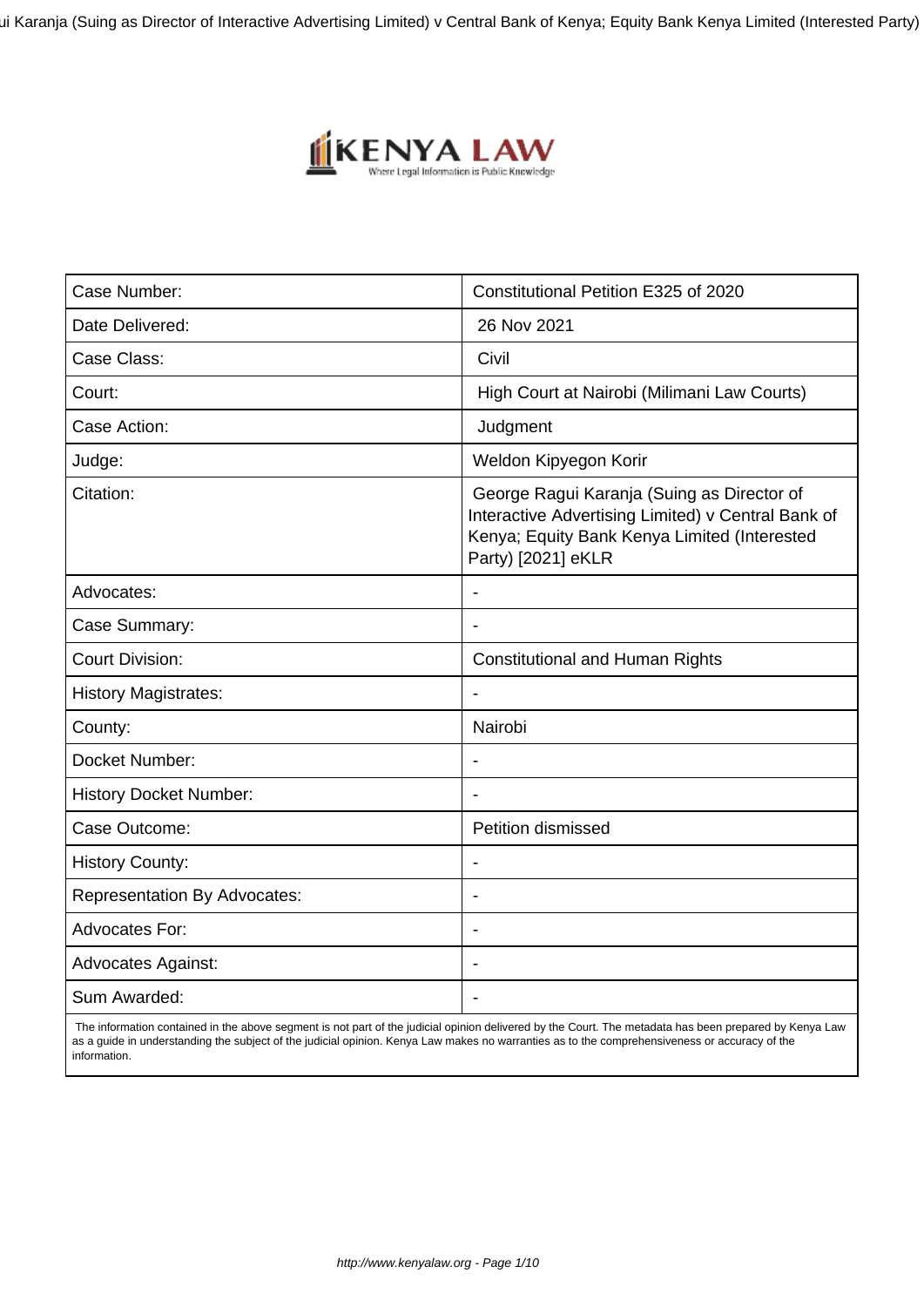ui Karanja (Suing as Director of Interactive Advertising Limited) v Central Bank of Kenya; Equity Bank Kenya Limited (Interested Party)

# **THE REPUBLIC OF KENYA**

# **IN THE HIGH COURT OF KENYA**

# **AT NAIROBI**

# **CONSTITUTIONAL AND HUMAN RIGHTS DIVISION**

# **CONSTITUTIONAL PETITION NO. E325 OF 2020**

# **GEORGE RAGUI KARANJA**

# **(SUING AS DIRECTOR OF INTERACTIVE ADVERTISING LIMITED).............PETITIONER**

## **-VERSUS-**

**THE CENTRAL BANK OF KENYA..........................................................................................................RESPONDENT**

**-AND-**

**EQUITY BANK KENYA LIMITED.......................................................................................INTERESTED PARTY**

# **JUDGMENT**

1. The Petitioner, George Ragui Karanja, has brought this petition on his own behalf and on behalf of Interactive Advertising Limited, of which he is a co-director.

2. The Respondent, the Central Bank of Kenya, is established under Article 231(1) of the Constitution. It is responsible for the formulation of monetary policies, promoting price stability, issuing currency and performing any other functions conferred upon it by an Act of Parliament.

3. The Interested Party, Equity Bank of Kenya Limited, is a company incorporated and licensed to carry out banking business in Kenya.

4. Through the petition dated  $6<sup>th</sup>$  October, 2020 the Petitioner alleges that the Respondent violated his fundamental rights under Articles 2(1), 4, 10, 27, 40, 46, 47 and 231 of the Constitution and also breached the Central Bank of Kenya Act, Cap. 491. The petition is supported by his affidavit sworn on the date of the petition.

5. The Petitioner seeks the following reliefs;

**(a) A Declaration that the Respondent's failure to conduct an independent and objective inquiry as to the allegations of negligent and/or fraudulent account opening by Equity Bank Limited as raised by the Petitioner violated Petitioner's right to fair administrative action.**

**(b) A Declaration that the Respondent's failure to conduct independent investigations in order to ensure adherence to CBK prudential guidelines on customer due diligence and consumer protection violated the Petitioner's consumer rights protected under Article 46 of the Constitution.**

**(c) A Declaration that the failure of the Respondent to investigate the complaint as to malpractices as raised by the**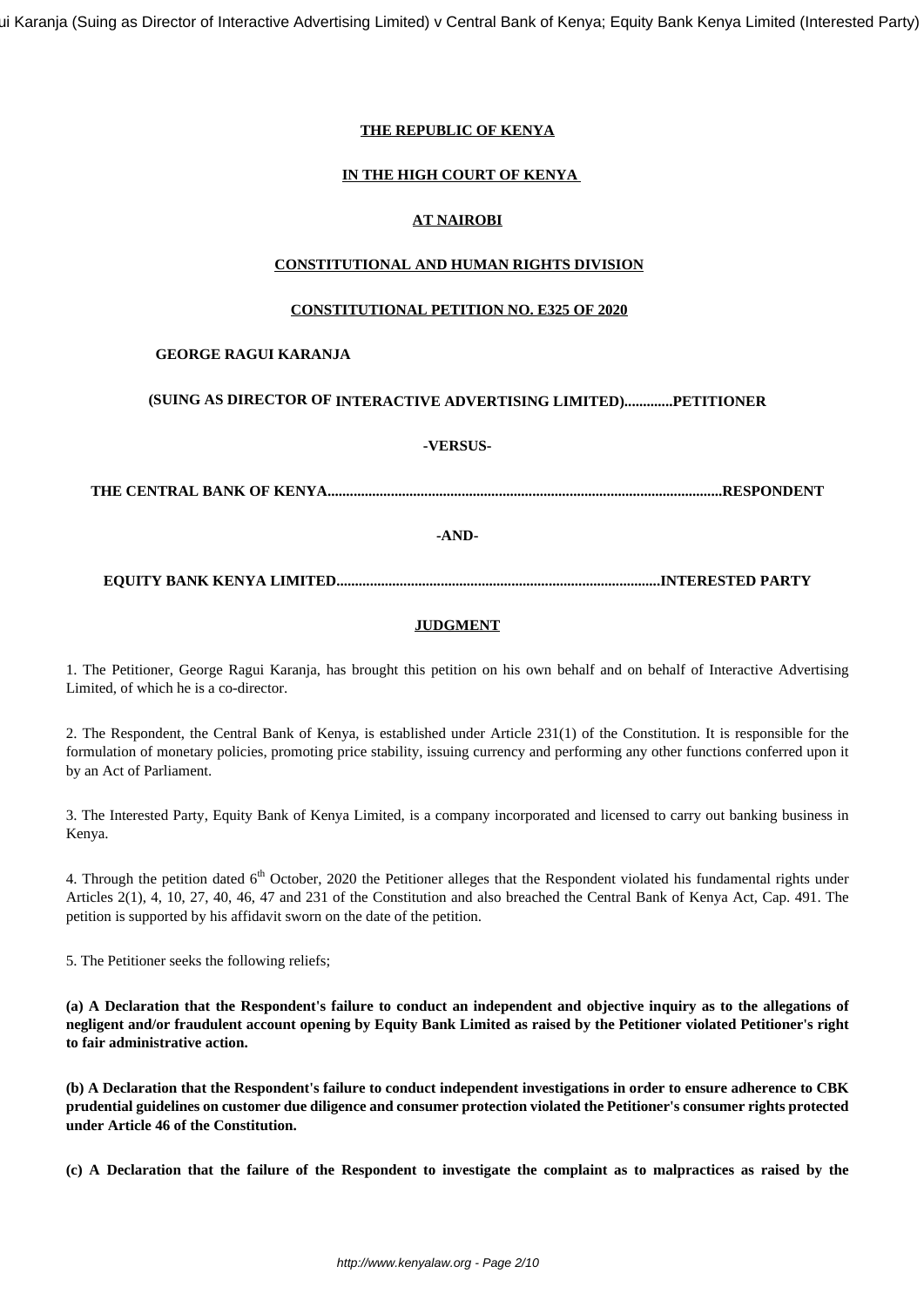**Petitioner herein violated the Petitioner's right to equal protection of the law and freedom from discrimination protected under Article 27 of the Constitution.**

**(d) General damages as against the Respondent for suffering and financial loss suffered by the Petitioner.** 

**(e) Exemplary damages against the Respondent for breach of fiduciary duties, constitutional and statutory owed to the Petitioner.**

**(f) That costs of the petition be provided for.**

**(g) Interest on (d), (e) and (f) above.**

#### **(h) Such other order(s) as this Honourable Court shall deem just.**

6. The Petitioner's case is that at all material times he was a co-director of Interactive Advertising Limited which engages in the general business of advertising through mileage using industrial design No. 1d 400 owned by his other company called Trolley Concepts Limited. According to the Petitioner, he was in charge of the company's operations while his co-director, Edith Njeri Kimani, was in charge of the finances. The Petitioner avers that the company maintained a bank account with Barclays Bank (K) Limited (now ABSA Bank), Haile Selassie Avenue, in which the two directors were the joint signatories and it is through this account that all income was channeled.

7. The Petitioner's case is that in period June 2007 to June 2008, he noted unremitted income for services rendered to one of the clients prompting him to investigate the reasons behind the unremitted payments. The investigation revealed that his co-director had fraudulently opened an account with Equity Bank's Four Way Towers branch sometime in 2012 with the sole objective of fraudulently converting the company's income for her personal benefit. He also found that sums totaling to Kshs. 19,197,200.00 belonging to Interactive Advertising Limited had been collected through the said account.

8. The Petitioner avers that he sought legal reprieve against his co-director for fraudulent diversion of company funds as well as violation of his intellectual property rights in *Nairobi """" No. 20 of 2011* and *Industrial Property Tribunal Case No. 67 of 2012.* He also filed complaints with the police.

9. The Petitioner states that on  $17<sup>th</sup>$  February 2014, he entered into a settlement with his co-director in which he was to be paid Kshs. 20,000,000.00 for the fraudulent diversion of company funds, violation of his intellectual property rights and all claims arising from the industrial property dispute. He was in turn expected to withdraw all the complaints and cases he had filed against his co-director.

10. The Petitioner deposed that he filed *Nairobi HCCC No. 219 of 2014 Interactive Advertising Limited v Equity Bank Limited & another* (hereinafter simply referred to as *Nairobi HCCC No. 219 of 2014*) seeking reprieve against the Interested Party for breach of the duty of care and fiduciary duty.

11. It is further the Petitioner's case that vide letters dated  $13<sup>th</sup>$  April, 2020 and  $27<sup>th</sup>$  April, 2020 he informed the Respondent of the negligent and fraudulent opening of the account with the Interested Party by failure to observe the basic requirement that a bank must know its client as per the Central Bank of Kenya Prudential Guidelines, 2013. It is the Petitioner's assertion that the Respondent dismissed his complaints preliminarily and in a casual manner hence violating his rights. He alleges that as result of the way his complaints were handled by the Respondent, Articles 2(1) & (4), 10, 27, 40, 46, 47 and 231 of the Constitution were violated.

12. The Petitioner highlights the Respondent's violations as the failure to ensure compliance by the Interested Party with the due diligence requirements; failure to investigate non-compliance with the due diligence requirements on the part of the Interested Party; failure to initiate appropriate remedial action against the Interested Party for failure to report a suspicious activity; failure to pursue remedial measures provided under sections 33, 33A, 34 and 35 of the Central Bank of Kenya Act; and, the reckless absconding of duty by summarily dismissing his complaints.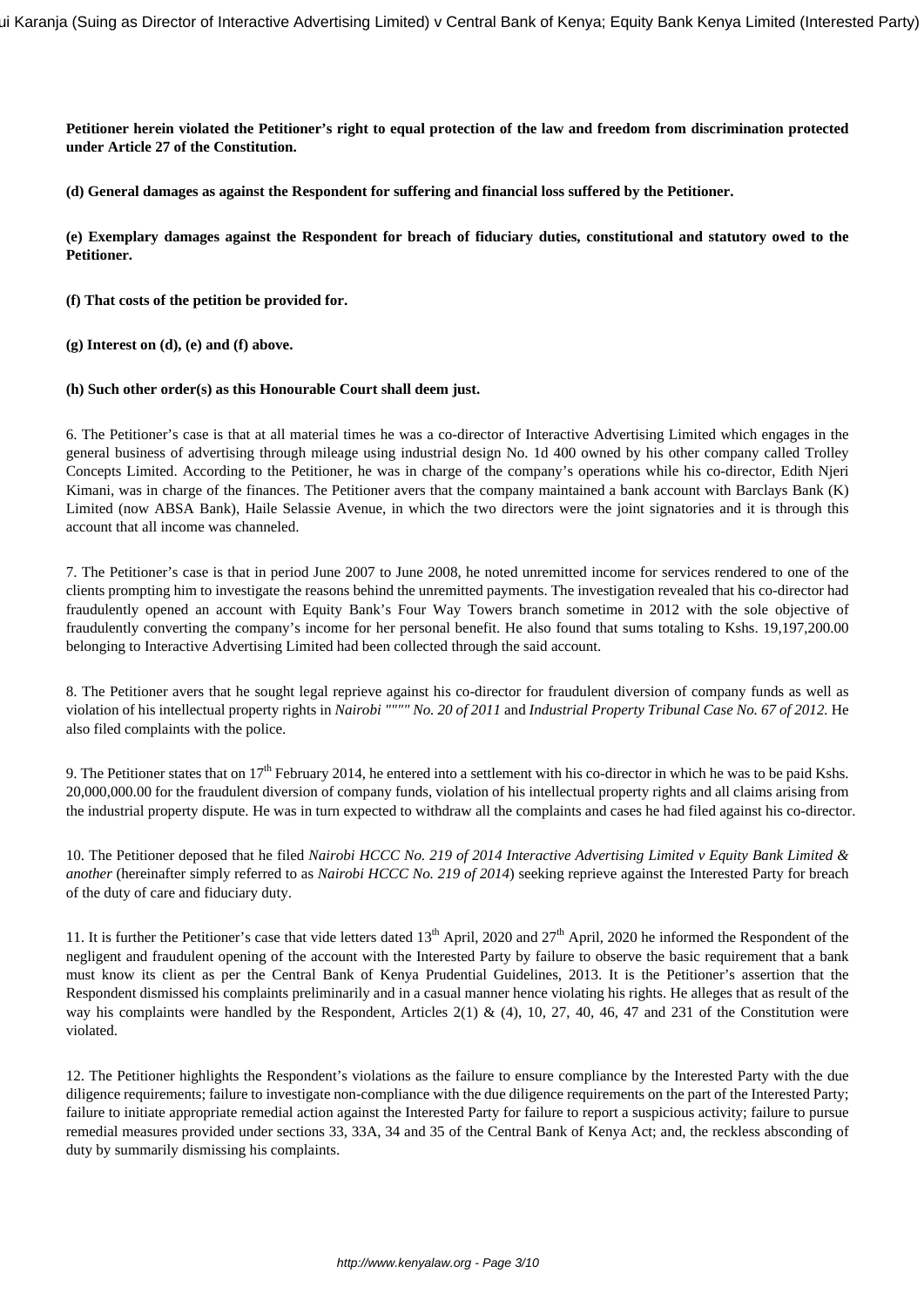13. The Petitioner swore a supplementary affidavit on 9<sup>th</sup> March, 2021 in response to the Interested Party's replying affidavit and averred that this matter is not *res judicata* for the reasons that the Respondent was not a party to *Nairobi HCCC No. 219 of 2014;* that this matter relates to the failure by the Respondent to investigate his complaints; and, that the orders sought in *Nairobi HCCC No. 219 of 2014* are different from the reliefs sought in this petition.

14. The Respondent opposed the petition through a replying affidavit sworn by its General Counsel, Kennedy Kaunda Abuga, on 15<sup>th</sup> December, 2020. The Respondent's case is that on 21<sup>st</sup> January, 2014 it received a letter detailing the Petitioner's complaint against the Interested Party regarding the opening of an account stated therein. Upon asking the Interested Party to investigate the complaint and give it a feedback, the Interested Party informed it through a letter dated  $26<sup>th</sup>$  May, 2014 that the Petitioner's complaint had been settled and withdrawn.

15. The Respondent deposed that it was apparent from the Petitioner's letter dated 30<sup>th</sup> June, 2014 that the Petitioner had made up his mind as to the guilt of the Interested Party. According to the Respondent, it communicated its decision to the Petitioner in a letter dated  $30<sup>th</sup>$  September, 2014 that owing to the withdrawal of his criminal complaints against the his co-director, the existence of a civil case between him and the Interested Party, the need to avoid double jeopardy, and the possibility of abuse of its regulatory authority, it would not be pursuing his complaint. It is the Respondent's case that the steps it took cannot be said to be an abdication of duty and that it carries out its mandate diligently and routinely as is required of it under the law.

16. The Respondent averred that the Petitioner had failed to disclose in his pleadings that *Nairobi HCCC No. 219 of 2014* was determined in favour of the Interested Party in a judgement delivered in 2019. It is the Respondent's position that since the Court pronounced itself vindicating the Interested Party by finding that the Petitioner had withdrawn the complaint, it could not undertake further investigations on the matter.

17. In conclusion the Respondent deposes that the petition is an abuse of the court process, frivolous and does not meet the threshold of a constitutional petition due to the failure to specify the nature of the rights allegedly infringed.

18. The Interested Party opposed the petition through a replying affidavit sworn on 24<sup>th</sup> February, 2021 by its Manager of Legal Services, Kariuki King'ori. It is the Interested Party's position that this petition is an abuse of the court process and *res judicata* as the issues raised in the petition were canvased in *Nairobi HCCC No. 219 of 2014.* The Interested Party details the various issues and aspects of the present petition and points to their similarity to the issues in previous case.

19. It is further the Interested Party's case that the Respondent's dispute resolution and supervisory function is *quasi-judicial* and could not be performed during the pendency of the civil case filed against it by the Petitioner. The Interested Party avers that although the Petitioner lodged a complaint regarding the account in question and also lodged complaints with the DCI, the Petitioner had on 17<sup>th</sup> February, 2014 entered into a settlement agreement with his co-director. Further, that pursuant to the agreement, the Petitioner's advocates wrote to the Interested Party indicating that the issue had been resolved and all complaints withdrawn including those lodged against it.

20. The Interested Party additionally deposes that it was absolved of any liability in *Nairobi HCCC No. 219 of 2014* in which the Petitioner had raised issues similar to those raised in this case. According to the Interested Party, the Petitioner had filed a notice of appeal against the judgment in that case but has since failed to file any other document to prosecute his appeal.

21. Finally, the Interested Party deposes that the petition does not raise any substantial justiciable constitutional issues to be determined by this Court. The Court is therefore urged to dismiss the petition.

22. In his submissions dated  $9<sup>th</sup>$  November, 2020, the Petitioner contended that the Respondent violated his right to fair, expeditious and efficient administrative action under Article 47 of the Constitution. The Petitioner contended that the Respondent deliberately and negligently acted or omitted to act on his complaints regarding the Interested Party's fraudulent opening of the account in question.

23. According to the Petitioner, the Respondent's action of fraudulently opening the account also denied him the right to equal protection and benefit of the law. To this end, he relied on the Supreme Court case of **Re The Matter of the Independent Electoral and Boundaries Commission [2011] eKLR** and argued that the Respondent though an independent entity, was required to perform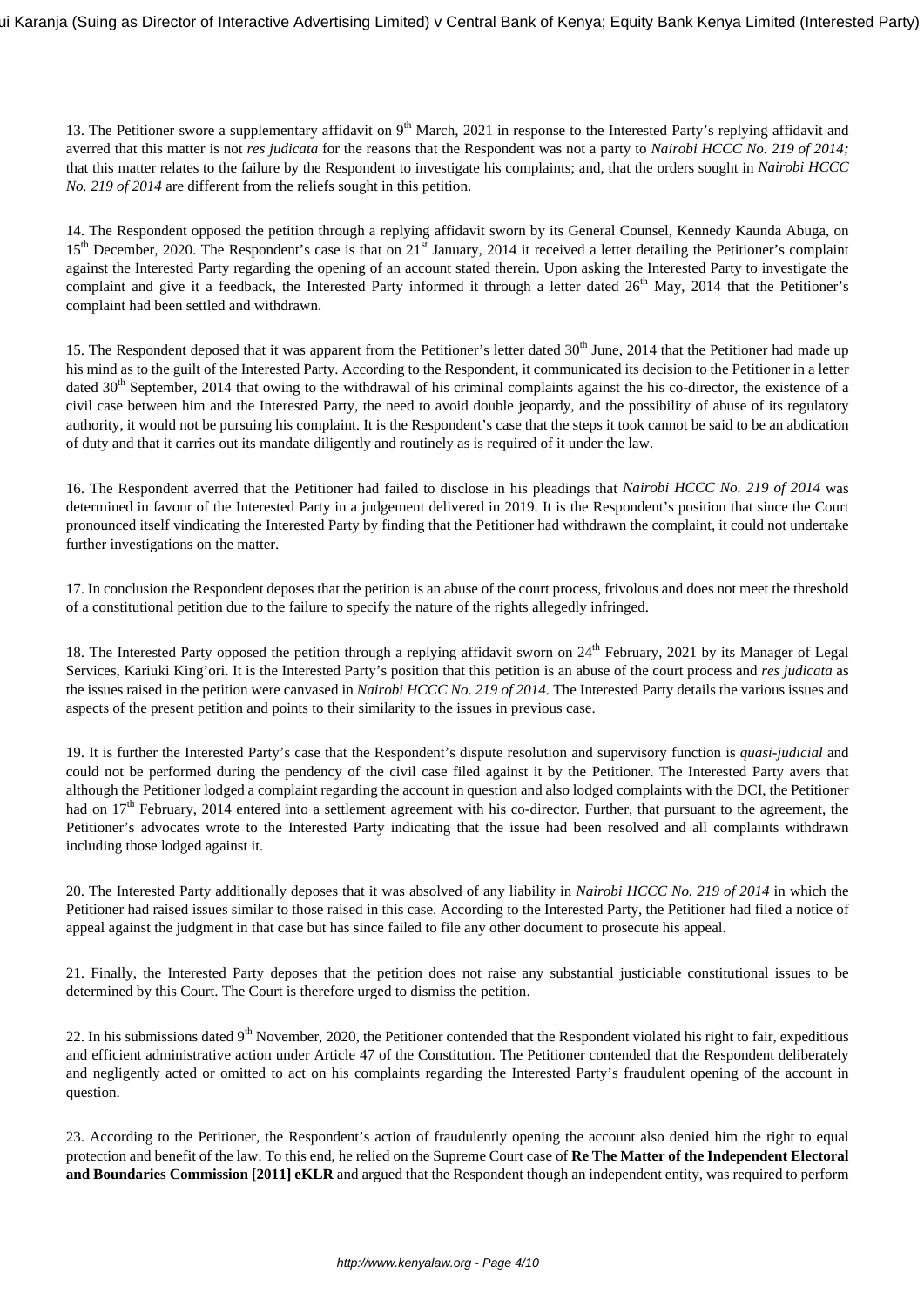its functions within the constitutional and statutory boundaries so as to protect his right under Article 47 of the Constitution. Further, that Article 27 gives all persons the right to equal protection and benefit of law.

24. The Petitioner also relied on the case of **Waweru & 4 others v Central Bank of Kenya [2014] eKLR** to argue that the Respondent has a duty to license and supervise authorized dealers and to ensure stability and security of the banking sector. It was his position that this duty was breached when the Respondent failed to conduct an independent and objective investigation on the Interested Party. The Petitioner relied on the case of **Equity Bank (Kenya) Limited v Don Ogalloh Riaro & another [2019] eKLR** and submitted that it is in the public interest and for the protection of consumer rights that the Respondent enforces the Prudential Guidelines in order to ensure that authorized dealers adhere to secure and safe banking practices.

25. On his claim that his consumer rights under Article 46 of the Constitution were violated, the Petitioner argued that it was in the best interest of consumers of banking services that the Respondent supervises and regulate the banking sector. The Petitioner asserted that the failure by the Respondent to ensure that the Interested Party complied with the Prudential Guidelines, 2013 amounted to gross violation of his right to quality and secure financial services. The Petitioner buttressed his argument with the case of **Otieno-Omuga & Ouma Advocates v CFC Stanbic Bank Limited [2015] eKLR** where the Court ruled that the Prudential Guidelines were binding and their breach would result in sanctions from the Central Bank of Kenya.

26. The Petitioner also filed supplementary submissions dated 29<sup>th</sup> June, 2021 and submitted that the current petition is not *res judicata* as the issues in this petition are not the same with the issues in *Nairobi HCCC No. 219 of 2014***.** He added that the Court in *Nairobi HCCC No. 219 of 2014* did not make a finding as to whether the Interested Party acted negligently.

27. The Petitioner submitted that for the doctrine of *res judicata* to apply, the case must be on the same subject matter and between the same parties, which was not the case in the instant petition. Reliance was placed on the case of **Benjamin Koech v Baringo County Government & 2 others; Joseph C. Koech (Interested Party) [2019] eKLR** as stating the law on *res judicata.* The Petitioner further submitted that the doctrine of *res judicata* should be invoked sparingly in constitutional litigation.

28. The Petitioner additionally submitted that the current petition is neither scandalous nor frivolous. He stated that he has tendered evidence to prove the allegations of breach of constitutional rights and the failure by the Respondent to discharge its statutory obligations and his case has therefore met the threshold for constitutional petitions.

29. The Petitioner submitted that the reasons advanced by the Respondent for declining to take further action on his complaint against the Interested Party were unreasonable and unjustifiable. This Court was therefore urged to find merit in the petition and hold that the Petitioner suffered violation of his constitutional rights warranting compensation.

30. Through submissions dated  $9<sup>th</sup>$  June, 2021 the Respondent stated that under Section 4 of the Central Bank of Kenya Act it is mandated to license and regulate the banking sector which regulation is a quasi-judicial and administrative function. It is the Respondent's position that it duly exercised its mandate upon receipt of the Petitioner's complaint.

31. The Respondent submitted that after considering the Petitioner's initial complaint it communicated to him through the letter dated  $30<sup>th</sup>$  September, 2014 that it would be appropriate to allow for the determination of the case that he had filed in Court against the Interested Party. The Respondent further submitted that upon the revival of the complaint by the Petitioner in 2020, it communicated to him through a letter dated  $17<sup>th</sup>$  June, 2020 that it would not intervene as he had settled and withdrawn the criminal complaints against his co-director and received Kshs. 20 million as compensation in respect of the funds received through the account opened with the Interested Party. The Respondent stated that other reasons given for the non-intervention were that the Petitioner had failed to obtain judgement against the Interested Party in *Nairobi HCCC No. 219 of 2014.* Further, that the Court had held that any further payment to the Petitioner in respect of his claim against the Interested Party would amount to unjust enrichment.

32. On its claim that the petition does not raise any cause of action, the Respondent submitted that the issues raised in this petition had been settled between the Petitioner and his co-director and by extension the Interested Party. The Respondent argued that there was therefore no basis for the complaint raised by the Petitioner as he had withdrawn his complaint against his co-director and the funds that were the subject of the complaint had been refunded in accordance with the settlement agreement between him and the Interested Party.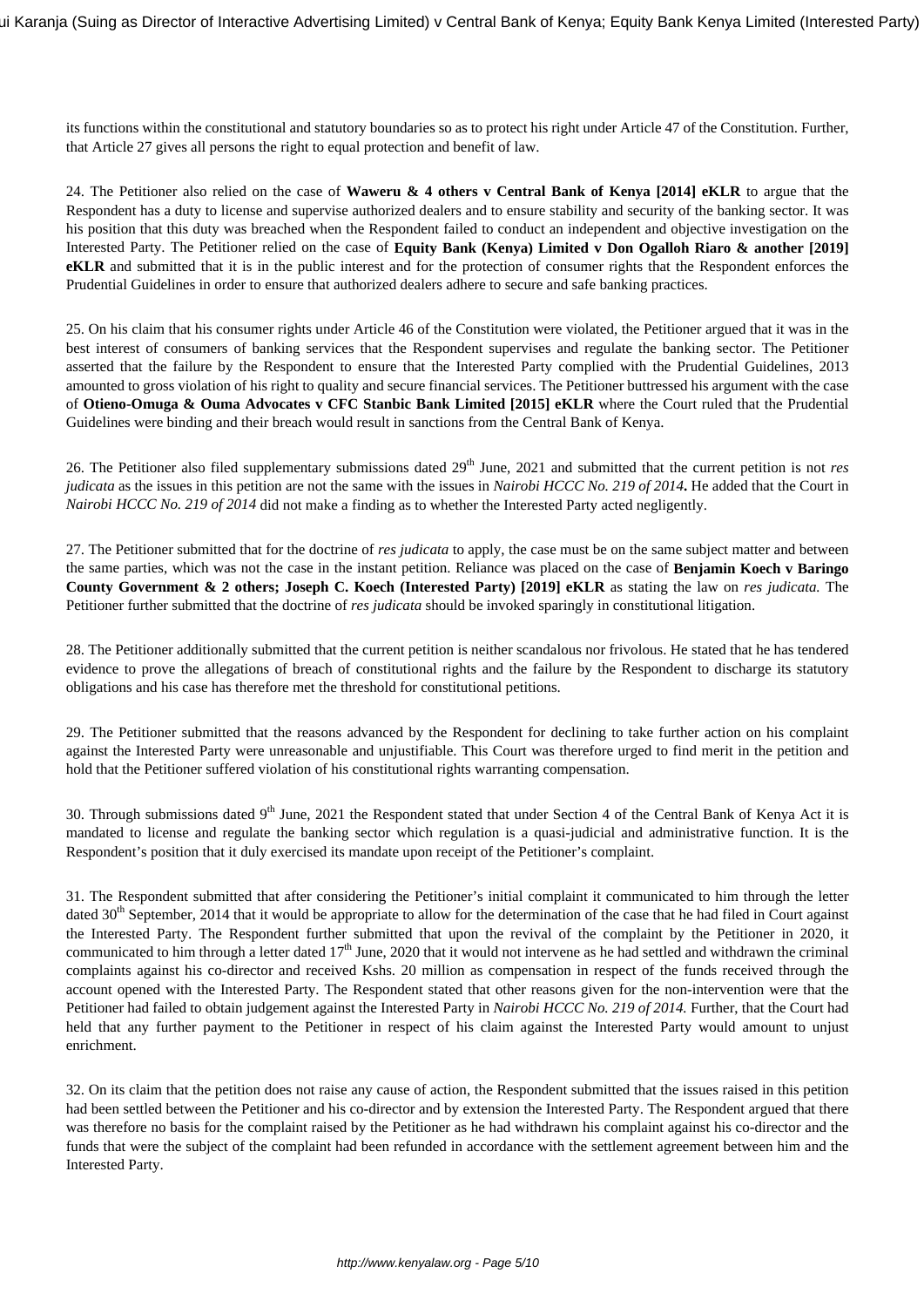33. The Respondent also submitted that the petition is scandalous, frivolous and vexatious because the Petitioner has tendered no evidence to prove the allegations of breach of his rights. According to the Respondent, the Petitioner has not tendered any evidence of any loss incurred by him as to claim compensation. The Respondent relied on the decisions in the cases of **Trust Bank Limited v H.S. Amin & Company Limited & another [2000] eKLR** and **Mpaka Road Development Co. Ltd v Abdul Gafur Kana T/A Anil Kapuri Pan Coffee House [2001] eKLR** to argue that a pleading without substance is vexatious and offensive as it causes the opposite party unnecessary anxiety.

34. It was further submitted that the petition does not meet the threshold for constitutional petitions as it lacks specificity of fact, law or the constitutional provisions allegedly infringed by the Respondent. The Respondent buttressed its argument by referring to the case of **S.W.M. v G.M.N. [2012] eKLR.**

35. The Respondent also argued that the Petitioner is not entitled to the reliefs sought since he has approached the Court with unclean hands by failing to disclose the outcome in *Nairobi HCCC No. 219 of 2014.* 

36. Through submissions dated 5th March, 2021, the Interested Party submitted that this petition is barred by the doctrine of *res judicata* which is legislated by Section 7 of the Civil Procedure Act, Cap. 21. The cases of **Henderson v Henderson [1843] 67 ER 313** and **Independent Electoral and Boundaries Commission v Maina Kiai & 5 others [2017] eKLR** were cited as explaining the doctrine of *res judicata.* The Interested Party highlighted various issues in the instant petition and submitted that those issues were dealt with in *Nairobi HCCC No. 219 of 2014.* 

37. The Interested Party further submitted that since the High Court has supervisory jurisdiction over the Respondent in regard to its quasi-judicial functions, the Respondent was required to wait for the finalization of *Nairobi HCCC No. 219 of 2014* before making its decision.

38. Having gone through the pleadings and submissions filed by parties in this petition, I conclude that the issues for the determination of this Court are as follows:

- i. Whether this petition is *res judicata;*
- ii. Whether the Respondent violated its constitutional and statutory obligations;
- iii. Whether the Respondent infringed on the rights of the Petitioner; and

iv. Whether the Petitioner is entitled to the reliefs sought.

39. By claiming that this petition offends the doctrine of *res judicata,* the Respondent and the Interested Party are asking the Court to down its tools for want of jurisdiction. The issue therefore needs to be addressed promptly as a threshold issue because once the defence of *res judicata* is upheld it denies the court jurisdiction to delve into the substance of the claim before it. This statement finds support in the decision of the Court of Appeal in **Independent Electoral and Boundaries Commission v Maina Kiai & 5 others [2017] eKLR** where it was held that:

## **"***Res judicata* **is a matter properly to be addressed** *in limine* **as it does possess jurisdictional consequence because it constitutes a statutory peremptory preclusion of a certain category of suits."**

40. The doctrine of *res judicata* is provided for in Section 7 of the Civil Procedure Act, Cap. 21 as follows:

**"No court shall try any suit or issue in which the matter directly and substantially in issue has been directly and substantially in issue in a former suit between the same parties, or between parties under whom they or any of them claim, litigating under the same title, in a court competent to try such subsequent suit or the suit in which such issue has been subsequently raised, and has been heard and finally decided by such court."**

41. The rationale of *res judicata* is to bring an end to litigation, save precious judicial time and to ensure that courts do not make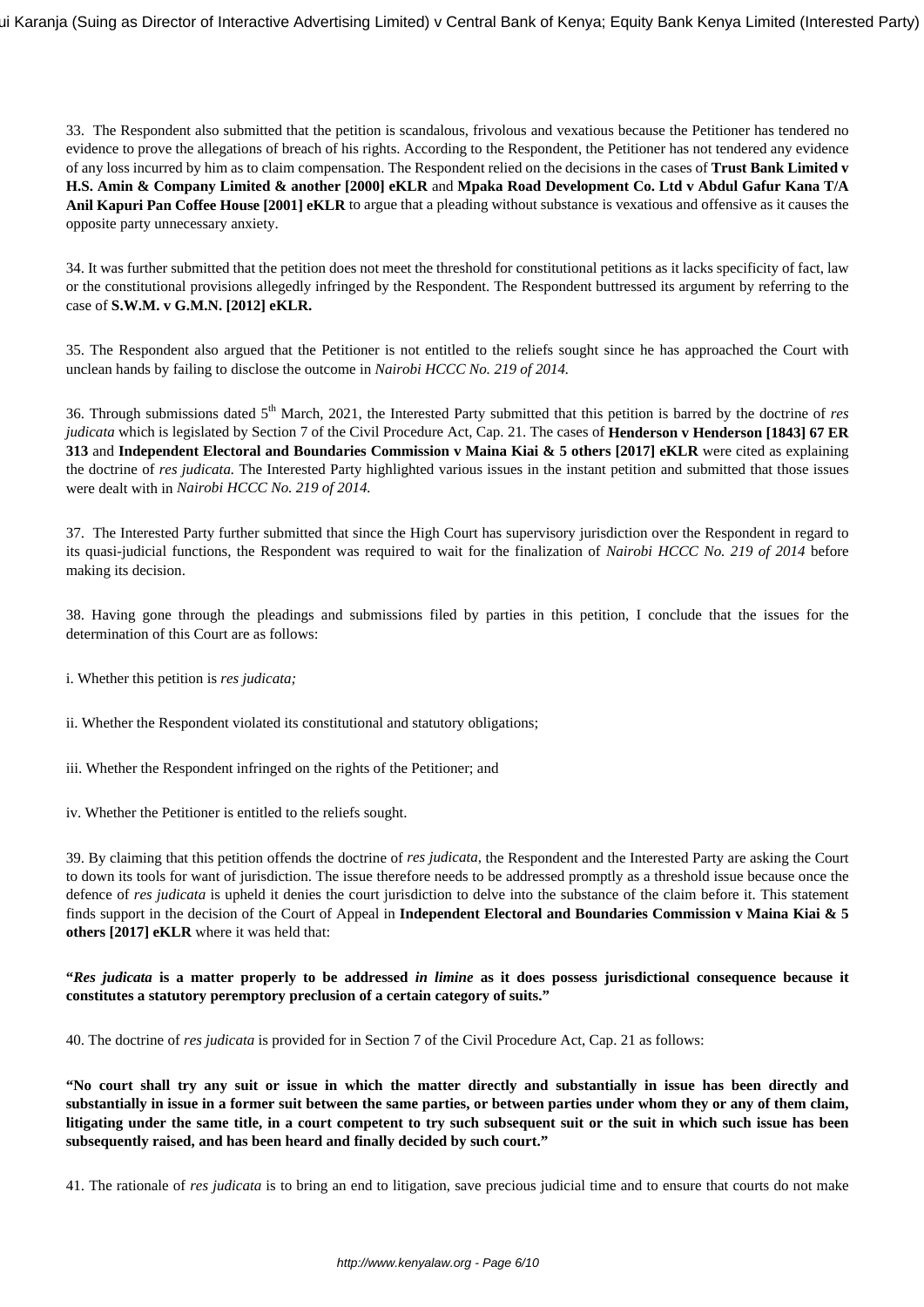conflicting decisions in respect of the same matters. This position was confirmed by the Court of Appeal in **Independent Electoral and Boundaries Commission v Maina Kiai & 5 others [2017] eKLR** when it stated that:

**"The rule or doctrine of** *res judicata* **serves the salutary aim of bringing finality to litigation and affords parties closure and respite from the spectre of being vexed, haunted and hounded by issues and suits that have already been determined by a competent court. It is designed as a pragmatic and common-sensical protection against wastage of time and resources in an endless round of litigation at the behest of intrepid pleaders hoping, by a multiplicity of suits and fora, to obtain at last, outcomes favourable to themselves. Without it, there would be no end to litigation, and the judicial process would be** rendered a noisome nuisance and brought to disrepute and calumny. The foundations of *res judicata* thus rest in the public **interest for swift, sure and certain justice."**

42. The Court of Appeal in the just cited case restated the principles of *res judicata* as follows:

**"Thus, for the bar of res judicata to be effectively raised and upheld on account of a former suit, the following elements must all be satisfied, as they are rendered not in disjunctive, but conjunctive terms;**

**(a) The suit or issue was directly and substantially in issue in the former suit.**

**(b) That former suit was between the same parties or parties under whom they or any of them claim.**

- **(c) Those parties were litigating under the same title.**
- **(d) The issue was heard and finally determined in the former suit.**

## **(e) The court that formerly heard and determined the issue was competent to try the subsequent suit or the suit in which the issue is raised."**

43. Applying the law to the facts of this case, it becomes apparent that although the Petitioner's claim herein arose from the same set of facts as those giving rise to his dismissed claim against Equity Bank, the parties in this matter are not the same as those in the previous litigation.

44. For the defence of *res judicata* to be successfully invoked, all its elements must be established by the party relying on it. There was no averment by any of the parties before this Court that the Respondent had previously been sued by the Petitioner over the same set of facts.

45. In the instant matter, the Petitioner has also pointed out that the issues he is raising in this case are fresh and have never been addressed by any competent court as they relate to the supervisory jurisdiction of the Respondent. This statement was not rebutted by the Respondent and the Interested Party. It follows therefore that the matters raised in the petition are novel and this Court is required to entertain them.

46. The Supreme Court reiterated the availability of the defence of *res judicata* in constitutional litigation in **John Florence Maritime Services Limited & another v Cabinet Secretary, Transport and Infrastructure & 3 others [2021] eKLR** as follows:

**"[81] We reaffirm our position as in the Muiri Coffee case that the doctrine of res judicata is based on the principle of finality which is a matter of public policy. The principle of finality is one of the pillars upon which our judicial system is founded and the doctrine of res judicata prevents a multiplicity of suits, which would ordinarily clog the Courts, apart from occasioning unnecessary costs to the parties; and it ensures that litigation comes to an end, and the verdict duly translates into fruit for one party, and liability for another party, conclusively…**

**[82] If we were to find that the doctrine does not apply to constitutional litigation, the doctrine may very well lose much of its legitimacy and validity. We say this in light of the fact that constitutional tenets permeate all litigation starting with the**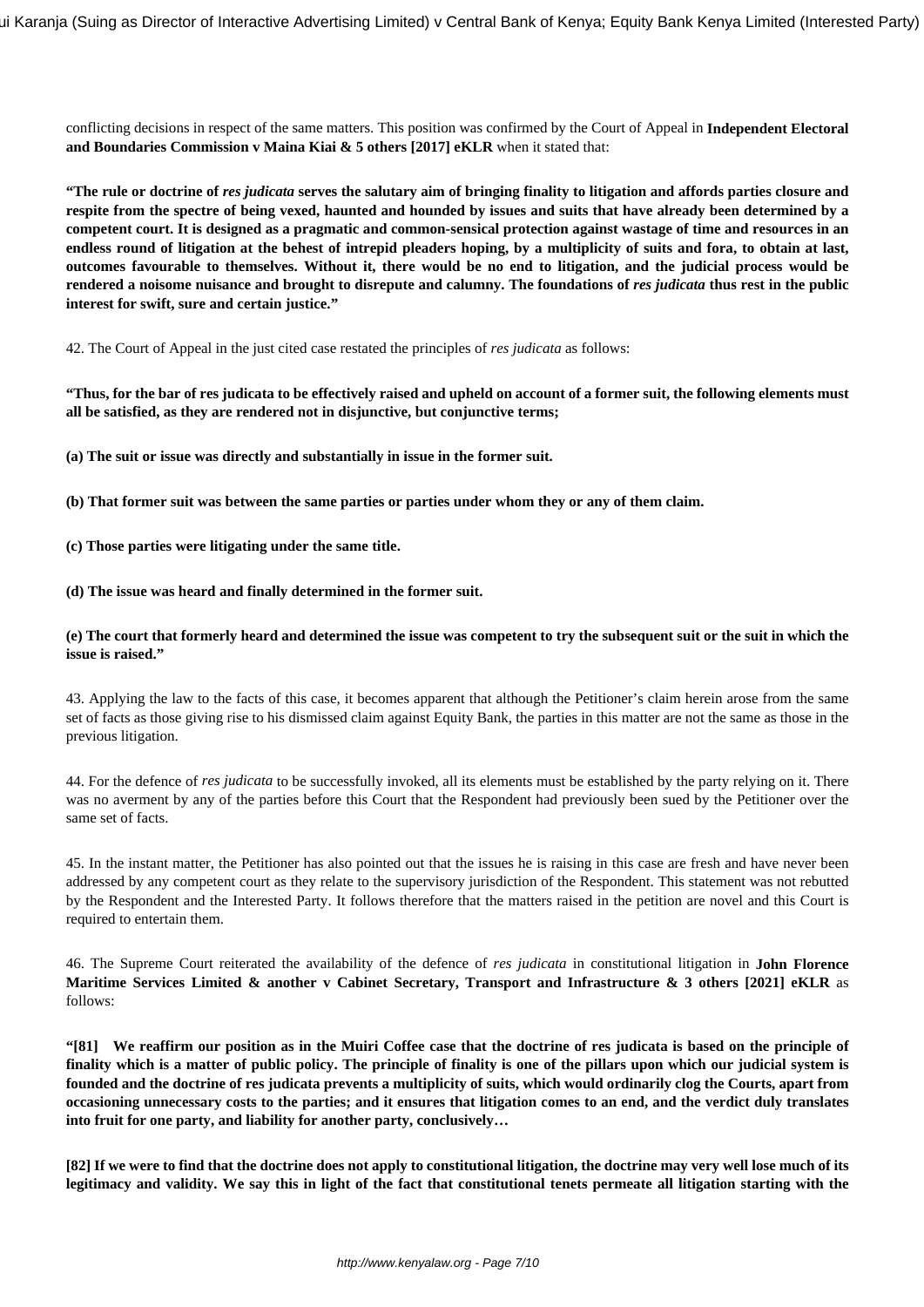## **application of Article 159 of the Constitution in both civil and criminal litigation, and its application now embedded in all procedural statutes. Further Article 50 on right to fair hearing and Article 48 on access to justice are fundamental rights which every litigant is entitled to. Such a holding may very well lead to parties, that whenever they need to circumscribe the doctrine of res judicata, they only need to invoke some constitutional provision or other."**

47. The Supreme Court, nevertheless, warned that though the doctrine of *res judicata* lends itself to promote the orderly administration of justice, it should not be invoked so as to cause injustice. This position was earlier acknowledged by the Court of Appeal in **Accredo AG & 3 others v Steffano Ucceli & another [2019] eKLR** when it stated that:

# **"However, we must hasten to add that it should only be invoked in constitutional litigation in the clearest of cases. It must be sparingly invoked and the reasons are obvious as rights keep on evolving, mutating, and assuming multifaceted dimensions."**

48. The Petitioner has raised constitutional issues which have never been addressed by any other Court. Turning him away from this Court on the claim that his case offends the doctrine of *res judicata* would deny him substantive justice. He is entitled to know what this Court has to say about the merits of his case. I therefore find that the doctrine of *res judicata* is not applicable in the circumstances of this petition.

49. Another ground upon which the Respondent and the Interested Party seek to deprive this Court of jurisdiction to entertain the Petitioner's claim is that there is no proper constitutional claim before this Court. The Respondent and Interested Party asked this Court to find that the petition does not meet the threshold for constitutional petitions as it lacks specificity of fact, law or the constitutional provisions infringed by the Respondent. In response to this issue, the Petitioner contended that the petition is neither scandalous nor frivolous and has met the threshold for constitutional petitions. He further submitted that he has tendered evidence to prove the allegations of breach of his constitutional rights and the failure by the Respondent to discharge its statutory obligations.

50. In a constitutional petition, the petitioner is required to plead with clarity the rights alleged to have been violated by the respondent, the constitutional provisions infringed by the impugned action, the nature of the injury sustained and the relief sought. This will not only give the sued party an opportunity to directly respond to the issues raised but will also help the court to understand and properly adjudicate the dispute between the parties.

51. I have perused the Petitioner's petition and he clearly states the facts and cites the constitutional provisions allegedly violated by the Respondent. He states how the violation of the Constitution has breached his right to property, consumer rights and right to fair administrative action. The Petitioner also explains how the Respondent failed to execute its supervisory role over the Interested Party. The Petitioner finally lists the prayers he seeks as a result of the violations and the injury suffered. His petition therefore meets the basic requirements of a constitutional petition and the claim by the Respondent and the Interested Party that his petition does not meet the threshold for constitutional petitions is found to be without merit and dismissed.

52. The remaining three issues as to whether the Respondent failed to discharge its constitutional and statutory obligations; whether the Respondent infringed on the rights of the Petitioner; and whether the Petitioner is entitled to the reliefs sought go hand in hand and I will address them simultaneously.

53. The parties in this matter agree that the Respondent has a duty to ensure that Equity Bank complies with the Prudential Guidelines issued by the Respondent in 2013. The Petitioner's case is that despite several complaints to the Respondent about the alleged fraudulent opening of a certain account by Equity Bank, the Respondent has failed or neglected to exercise its supervisory role. On the other hand, the Respondent asserts that upon considering the facts of the case, it arrived at a conclusion that it needed not intervene in the matter.

54. This is a case that will be determined by an analysis of the pleadings of the parties and there is no need to refer to decided cases. In the initial response to the Petitioner's complaint through the letter dated 30<sup>th</sup> September, 2014, the Respondent stated that it was necessary to await the decision of the Court in *Nairobi HCCC No. 219 of 2014* considering the rights of the parties in that case to have their dispute decided by a competent court of law and to avoid subjecting any of the parties to double jeopardy.

55. As for the second complaint, the Respondent through the letter dated  $17<sup>th</sup>$  June, 2020 responded to the Petitioner as follows: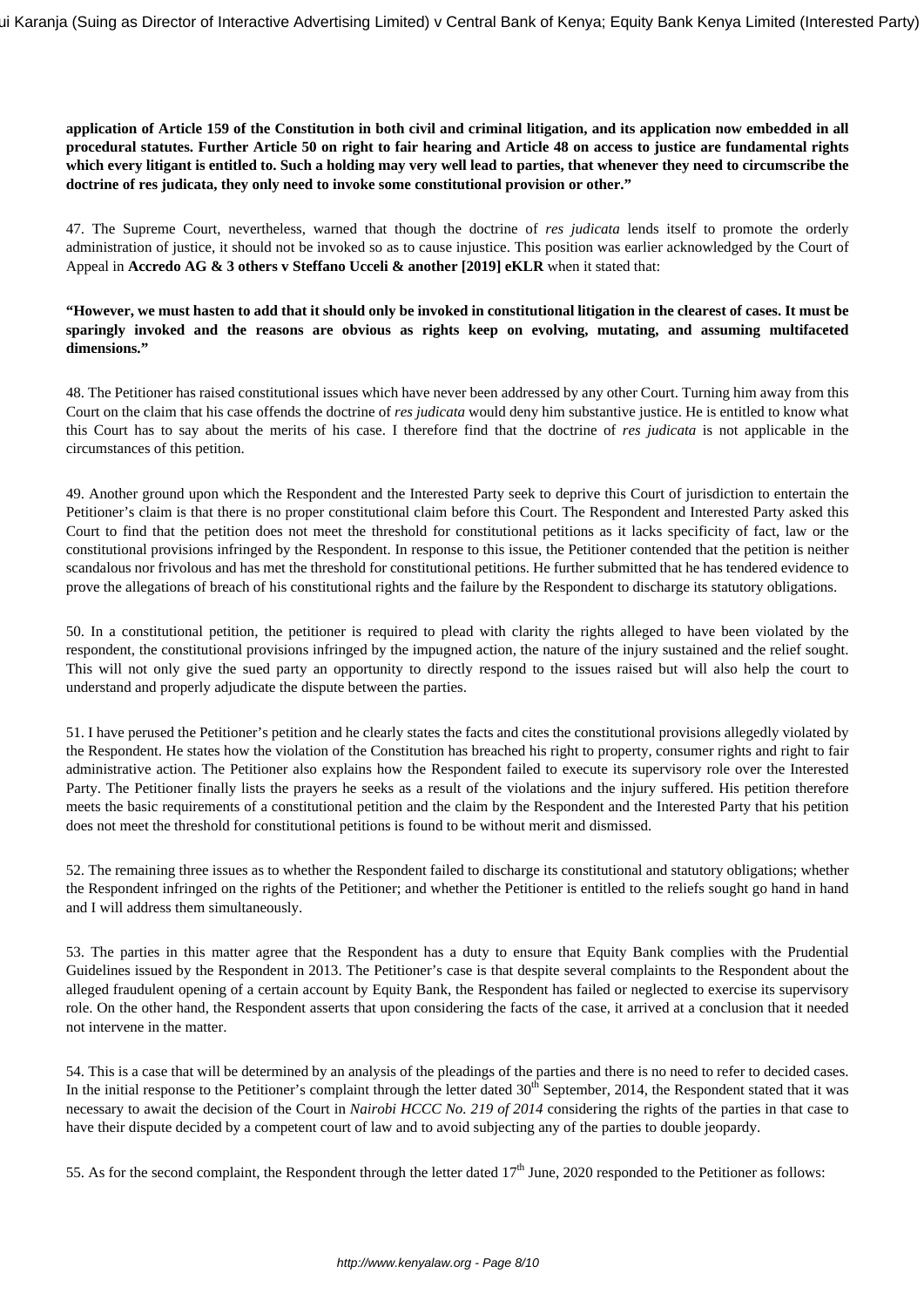**"This is in reference to your letters dated 13th April, 2020 and 27th April, 2020 respectively, regarding Equity Bank (Kenya) Limited (Equity Bank). We note your allegation that Equity Bank was negligent during the opening and operation of an account for Interactive Advertising Limited.**

**Having reviewed the documents forwarded, we note that following the out of Court settlement agreement dated 17th February, 2020, you were paid the sum of Kshs. 20 Million in settlement of your claim. It is also noted that in** *HCC 219 of 2014,* **the Court held,** *inter alia,* **that any further award to you would amount to double payment to yourself.**

#### **Accordingly, and with the Court Order aforesaid, you will appreciate that CBK cannot intervene in the matter."**

56. The letter conveys the Respondent's decision on the Petitioner's complaint in that the Respondent appreciates the complaint, gives the reasons for the decision and determines that it cannot intervene in the matter. The Respondent cannot therefore be accused of abdicating its mandate. As correctly averred by the Respondent, the Petitioner wrongly believes that the Respondent's supervisory jurisdiction can only be said to have been exercised if it determines that the Interested Party did not exercise prudence and was negligent when opening the account in question. The decision of the Respondent not to intervene in the matter is a proper exercise of its supervisory jurisdiction and it cannot therefore be said that the Respondent abdicated its supervisory role.

57. Although the Petitioner in his pleadings only accuses the Respondent of failing to exercise its oversight authority and for dismissing his complaint summarily, the Petitioner attempted to expand his case through his supplementary written submissions dated 29<sup>th</sup> June, 2021 by arguing that the reasons provided by the Respondent for the non-intervention were not reasonable and justifiable.

58. The Petitioner submitted that the settlement agreement between him and his co-director did not bind the Respondent or the Interested Party and the Respondent cannot purport to dispense with the need for investigation by relying on that settlement. The Petitioner argued that the agreement did not extend to any claims against the Interested Party. The Petitioner also contended that the Respondent ought not to have used the settlement as an excuse for abdicating its statutory and constitutional mandate to investigate and supervise its licensees.

59. In order to convince this Court that the reasons advanced by the Respondent for its decision are not valid, the Petitioner ought to have demonstrated that the decision not to intervene was so unreasonable that no administrative body properly exercising its function would arrive at such a decision. The Petitioner also needed to prove that the decision not to intervene was not proportional to the violation allegedly committed by Equity Bank. In other words, he ought to have demonstrated that the alleged fraudulent opening of an account by Equity Bank was so egregious that a full-fledged investigation by the Respondent was the only available option.

60. The Respondent is correct when it states that the foundation of the complaint vanished the moment the Petitioner and his codirector compromised their dispute. This state of affairs was compounded by the dismissal of the Petitioner's claim in *Nairobi HCCC No. 219 of 2014*. It would have amounted to exercising appellate powers over the decision of the High Court had the Respondent decided to investigate the alleged fraud by the Interested Party where the Court had found the Interested Party not to be at fault. In my view, the Petitioner has not demonstrated any unreasonableness in the decision of the Respondent. He is the one who jumped the gun by dashing to the High Court instead of allowing the Respondent to perform its statutory mandate of supervising financial institutions. I do not find any misstep in the manner the Respondent exercised its authority and agreeing with the Petitioner would amount to this Court usurping the statutory powers of the Respondent.

61. In light of what I have already stated, it follows that the Petitioner is not entitled to any of the reliefs sought in the petition. Even if the Petitioner had convinced the Court that the Respondent had failed to exercise its powers and thereby violated his constitutional rights, the appropriate relief in such circumstances would have been to direct the Respondent to reconsider the Petitioner's complaint. Monetary compensation would not have been available to the Petitioner considering the fact that he has already been compensated for the loss suffered as per the agreement reached with his co-director.

62. The summary of it all is that this petition lacks merit and the same is dismissed.

63. With respect to costs I will give the Petitioner the benefit of doubt and assume that he sincerely believed that his rights were